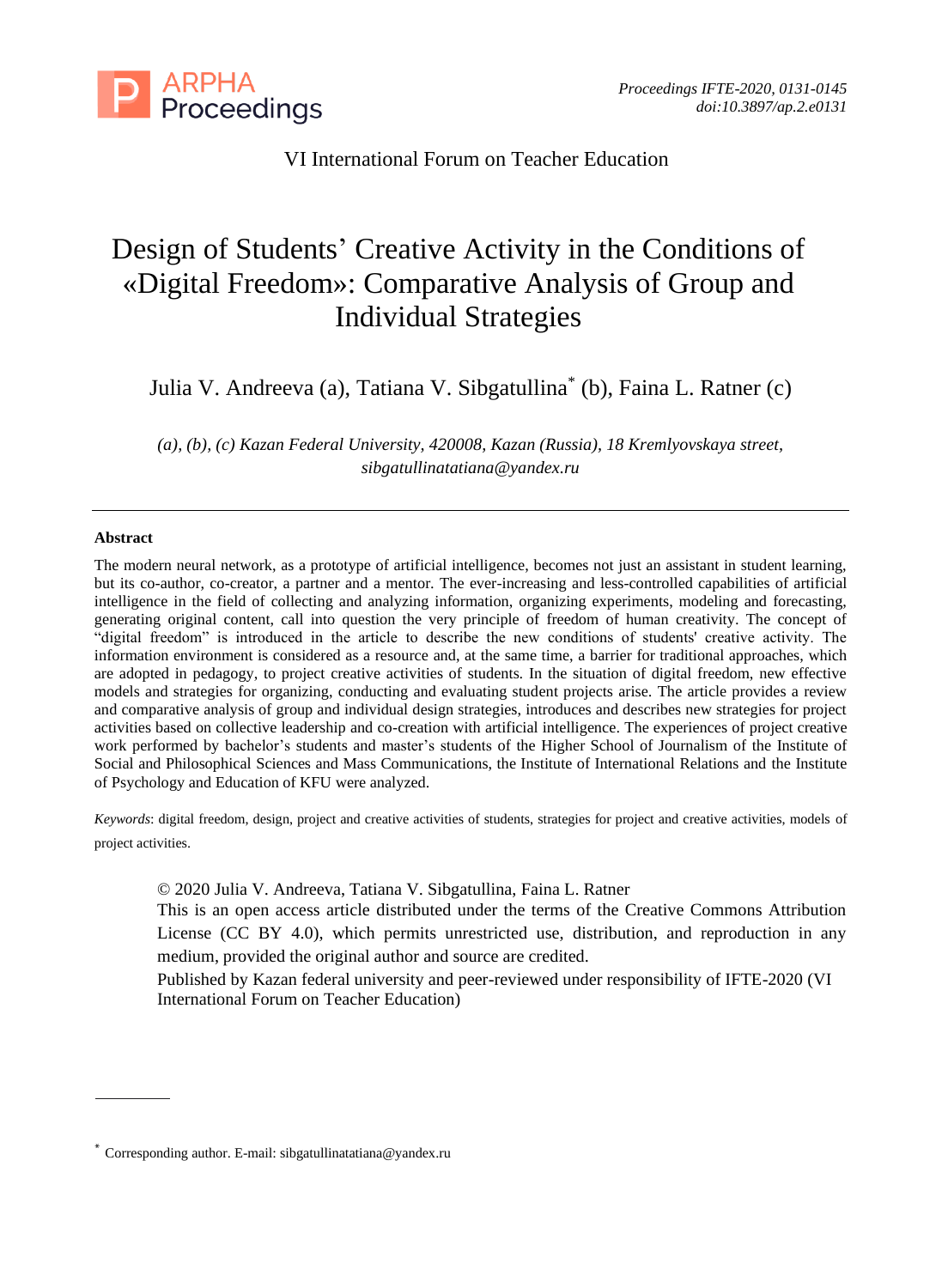## **Introduction**

Is it possible for new digital technologies to open the horizon for the personal creative initiation or, on the contrary, they can deprive a person of a right to create? The digital world is a communication space familiar to mankind, a platform for professional and personal initiation and self-development. It is a dynamic, multitasking, all-accelerating digital environment that has special characteristics of the information flow: diachromism and diatopy. Here, a new hypostasis of personality, a new facet of "I-concept", "I-virtual", receives rights and freedoms, gaining immortality for the first time in the history of mankind. "I-virtual" will remain as a matrix, the digital trace of a personality in the context of self-realization: presentations, products of communication, creativity, professional interaction. Each "I-virtual" personality of the digital community members saturates the global network matrix with its intelligence, emotional and behavioral algorithms, which the neural network transforms into self-developing systems. We are talking about open systems, which were described by academician Valentin Andreev. The modern digital world is a dynamic, self-developing, open system. Information space as an updated digital environment is at the same time both an ocean of opportunities and a limiting matrix of forbidden blocks, formats, stereotyped strategies. As Andreev (2010) wrote in his autobiographical novel "Life as an Adventure of Creative Self-Development": "The modern Internet, which is undoubtedly a great intellectual good, at the same time weakens the creative abilities of the young. Even the most unique information becomes valuable only if a person was able to comprehend it, critically work through it, and let it pass through itself. "

The Internet in particular, and the entire digital world, in its variety of manifestations, is just the living environment of a modern person. To study the phenomenology of how digital environment influences a personality, it is necessary to highlight some specific new phenomena, the paradoxes of this environment, unusual and not yet adapted by a man.

One of the key characteristics of the digital world is the paradigm of freedom. But freedom in the digital environment paradoxically turns into a factor of digital dependence. A man of the future becomes a slave to the system; outside of digital technologies, he is not able to perform any socially significant action: all types of communication, analytics, orientation in the world and in knowledge occur with an online assistant. It is also about freedom of personal expression in the digital space, freedom of context production (all types of information), information exchange, data storage and analytics. While in the literature there is no single understanding of the content of the phenomenon of "digital freedom", so let us turn to understanding the key concept of "freedom". According to encyclopedists, "freedom" is the state of a subject which gives the determining cause of own actions, that is, actions are not directly determined by other factors, including natural, social, interpersonal, communicative and individual generic" (Sukharev,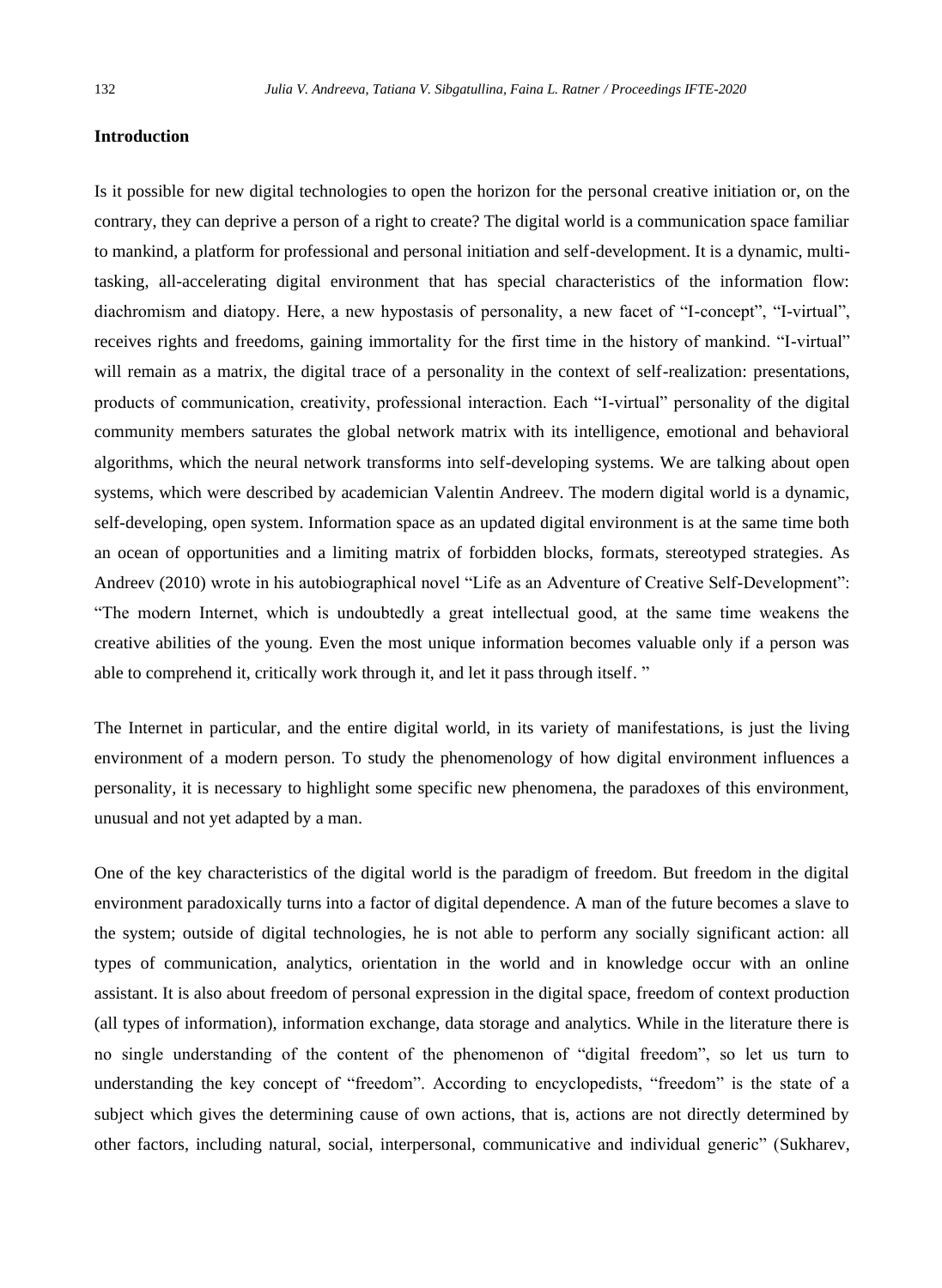2007). In this case, it is important to understand which part of a person makes a "free" decision. Indeed, today the modern "I-concept" of a personality is supplemented by an increasingly influential and even dominant component of the "I-virtual" (Andreeva & Sibgatullina, 2018). This structure of a personality increasingly fulfills the mission of decision-making in a digital reality. Modern philosophers discuss the freedom of a man "as an integral being". The opinion of Belyaev & Maksimov (2011) arouses our interest; they emphasize that personal freedom is characterized by "the presence of natural, social and spiritual components, which dominance determines the specificity of its various forms. Integrity is the initial fundamental principle of the existence of all freedom forms that are inherently private" (Belyaev & Maksimov, 2011). Moreover, freedom as a value category can be a property of not only an individual, but also a social space. Just like morality is a personal category and public morality is a property of social systems. "We should talk about the presence of individualistic or collectivist tendencies in freedom, amenable to consideration in the social and personal dimension" (Belyaev & Maksimov,  $2011$ ) – such conclusion is made by the authors of the philosophical concept of freedom.

According to Hegel (1976): "Thinking is free for itself, not only in form, but also in terms of content. However, freedom of thought is not freedom without authority. Thinking has certain principles, which, however, are its own principles, and it reduces everything to them; however, these principles themselves ca be developed. Each time has its own principles, and they have authority for it".

### **Purpose and objectives of the study**

The hypothesis of the study is the assumption that the use of group and individual models of students' project activities, based on the approaches of collective leadership and co-creation with artificial intelligence, determines the internal strategies for designing creative activities that are spontaneously organized in student groups in response to the situation of "digital freedom".

In the course of the study, the following tasks were solved: 1) determine the essence of the concept of "digital freedom" as a new condition for project and creative activity of students; 2) theoretically substantiate and characterize the appearance of creative phenomena in a situation of "digital freedom"; 3) develop models of individual and group project activities of students in the conditions of "digital freedom"; 4) put into practice models of individual and group project activities of students in a digital educational environment; 5) determine the internal interaction strategies that are spontaneously organized in a group in response to the situation of "digital freedom" when using models of individual and group project activities of students in a digital educational environment.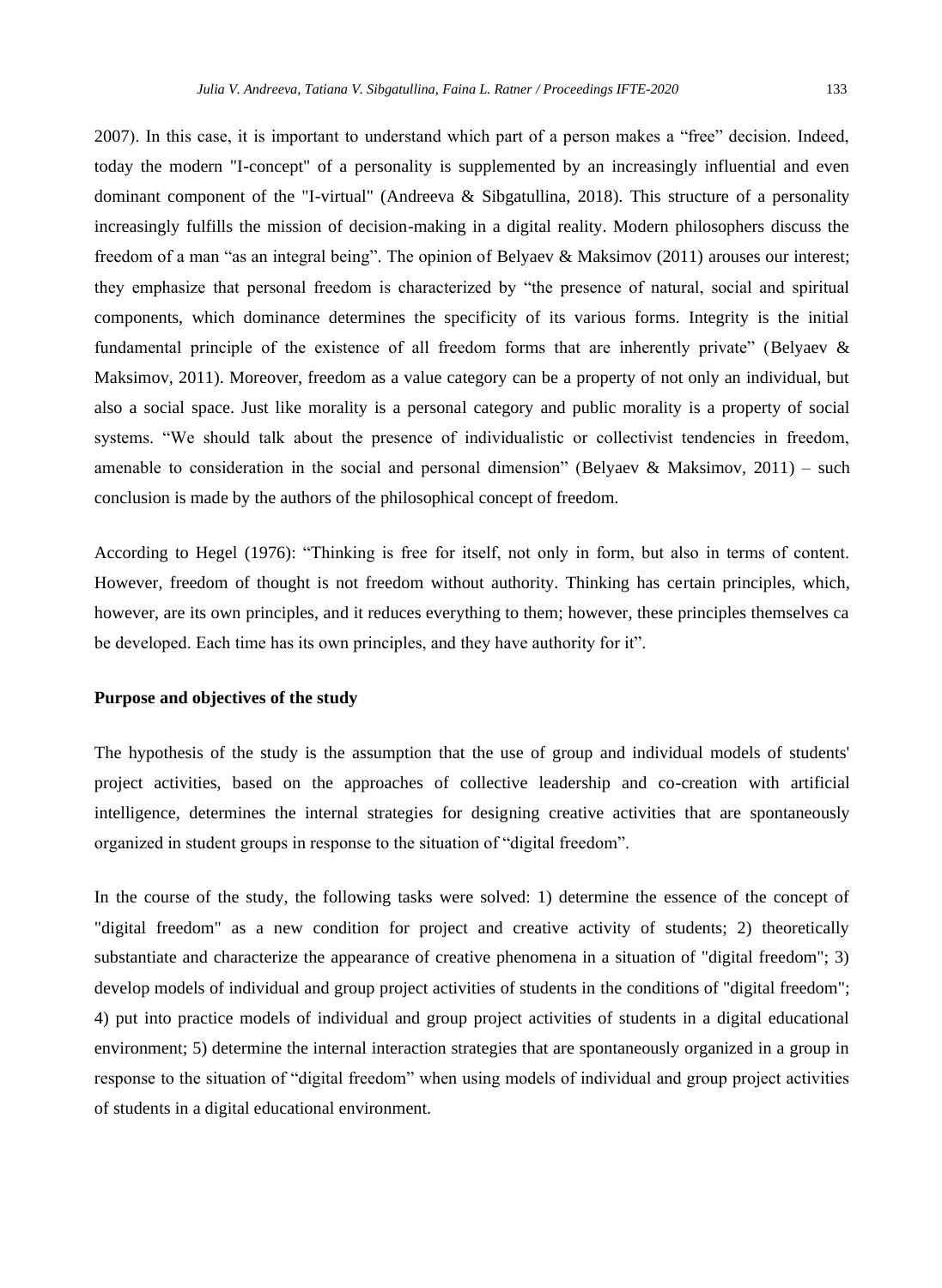### **Literature review**

The principles of digital freedom were tried to be described back in the 90s by the first ideologists of the World Wide Web independence. So, in the Declaration on freedom on the Internet, initiated by the organization "Reporters Without Borders", the following principles are spelled out: freedom of expression, freedom of access, openness, freedom of innovation, privacy (Declaration of freedom on the Internet, 2012).

Fromm (2011) believed that freedom is the goal of human development. In the monograph "Escape from Freedom", he substantiated the mechanism of avoiding freedom as "a phenomenon of human anxiety caused by the collapse of the old world, in which a person, despite all the threats, felt confident and safe." In a situation of transition from the old to the new world order, a person falls into the conditions of new opportunities and orthodox fears (Fromm, 2011).

Freedom, as one of the categories of universal human values, is far from comprehended and accepted by the pedagogical community as one of the most important values for improving the modern system of education, training and upbringing. Summarizing the ideas of philosophers, psychologists, sociologists, we can give the following definition of the concept of "digital freedom". "Digital freedom" is the state of the system, ensuring the transparency of information (production, storage, reproduction, analytics) for users of the global network beyond the mental, national and other borders of the real world. At the same time, general (global) digital freedom often turns into digital unfreedom for the individual, violating the boundaries of privacy, confidentiality, authorship, professional norms, standards and ethics, creative novelty, and independence.

Inevitably, in a situation of "digital freedom", the norms of ethics and aesthetics, personal privacy and authorship, creative strategies and models of social interaction are increasingly being transformed. "Globalization will change the world; it will transform priorities, values, worldview of students and teachers in the 21st century. A person will face the choice of self-determination. Responsibility of an individual for his own fate and his future will grow" - - Andreev (2013) wrote in "Pedagogy of Higher School". The "ideal" model of a modern personality proposed by the author includes such features as openness to experiments, innovations and changes, indispensable participation in experimental educational and scientific researches, etc. (Andreev, 2013). The conditions of "digital freedom" make the technology of project activity one of the most popular pedagogical technologies, since its use in the educational process of higher education allows students to intensify manifestations of innovativeness, creativity and free thinking. Recently, undergraduate and graduate students themselves increasingly become the initiators of the use of a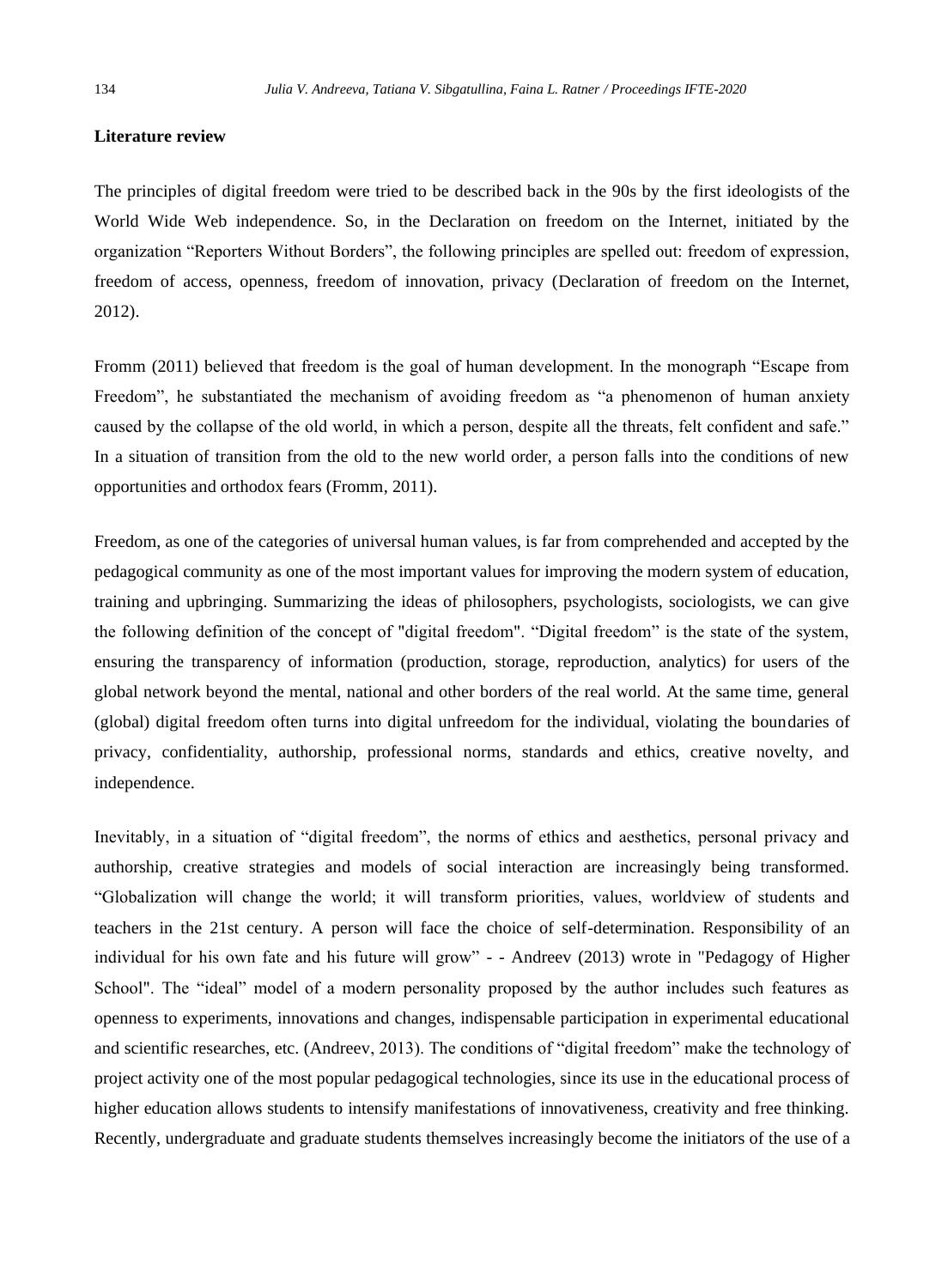project technology; generate ideas for creative projects as independent startups. And this practice is welcome at all levels of education. Thus, the president of the Russian Academy of Sciences Aleksandr Sergeev, in an interview with the newspaper "Argumenty Nedeli" ("Arguments of the week" – transl. by authors) (Uglanov, 2020), emphasizes the importance of real projects that are in demand by the society. "The Bachelor's Degree is finished with the defense of the startup project. A team is formed, and it is given a task – to defend a startup to move to a Master's Degree. The best startups are chosen among all the projects. A university gives them financing" (Uglanov, 2020). Motivation of students in this case becomes as high as possible; the project can become not only a method of training, but a means of creative self-

expression of a person in digital space, the meaning of professional and personal development.

Indeed, in the context of digital freedom, humanity is on the verge of a new understanding of itself and the world. Moreover, the most significant transformations occur precisely in the education system and determine the choice of effective learning strategies, in particular, when applying the methods of project and creative activity, which today is happening with the use of digital technologies.

Over the long-term practice of project management, design subjects and presentation forms have been changed: from albums and wall newspapers, excursion routes, and reports, to video lectures, webinars, scenario applications, long-reads of complex video presentations, and films. When working on a project, the role and position of a teacher changes, he becomes a facilitator, expert, coordinator, consultant, energetically and enthusiastically supporting student's creative search. The learning process itself in the framework of design and creative activities becomes learning in collaboration, where participants are equal partners. In the situation of "digital freedom", when conducting student creative projects, new phenomena arise. There are some of them below:

1. Digital attitudes. In social psychology, attitude is understood as a certain belief of the individual; a system of relations, opinions and behavioral reactions is formed in accordance with it. Gordon Allport (cited in Belinskaya & Tikhomandritskaya, 2001), one of the theorists of this phenomenon and a researcher in the psychology of media communication, defined attitude as "a state of mental readiness that has been developed on the basis of experience and exerts a directing and dynamic influence on individual's reactions regarding all objects or situations connected with a person".

In project and creative activities, digital attitudes are a phenomenon of the formation of stereotypical thinking. The stereotype, conventionality thinking, formed in a situation of "digital freedom", becomes the main barrier to creativity. The limitations of stereotypical thinking as the opposite of new thinking, which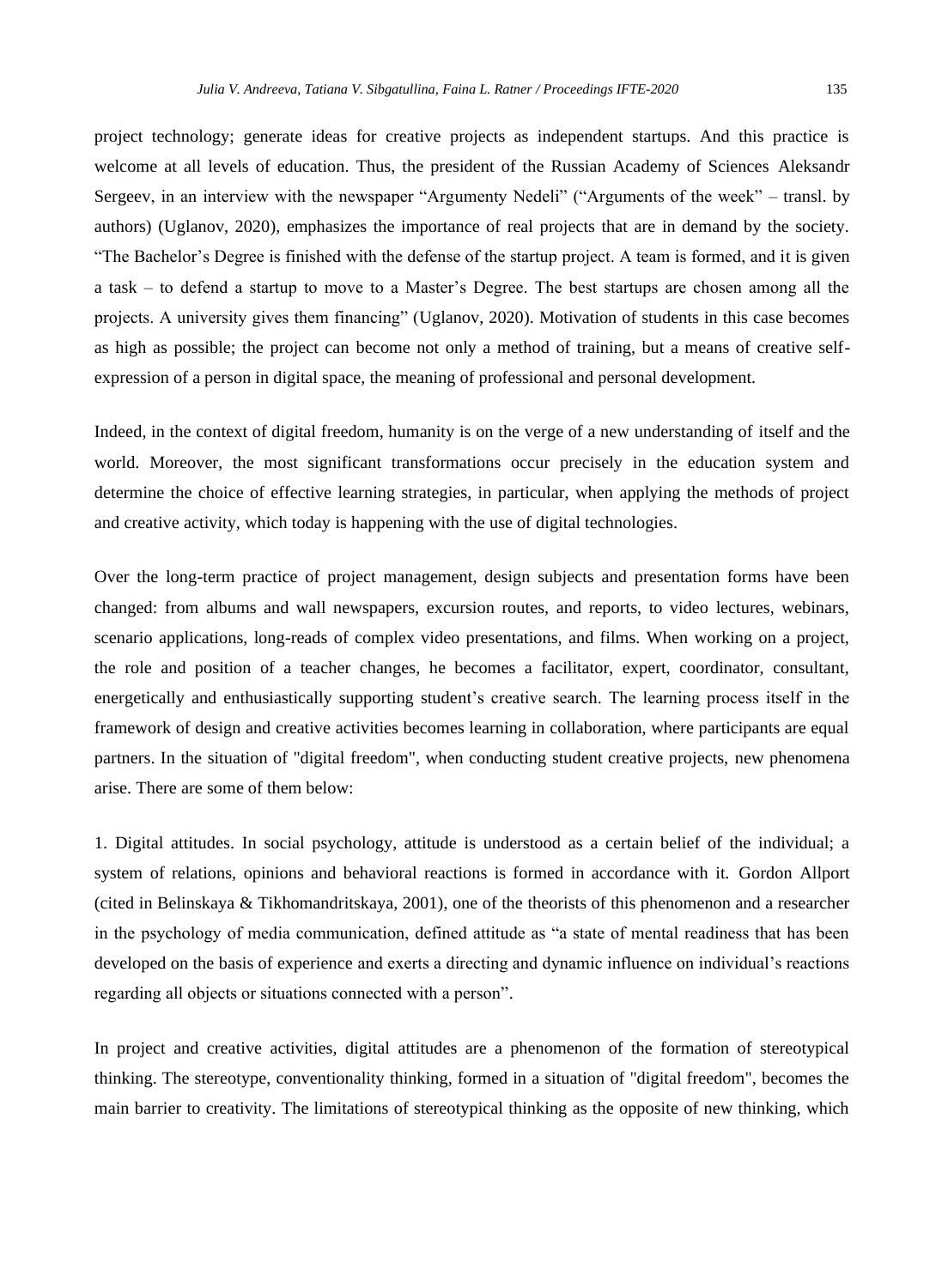accepts the world in a situation of multidimensionality and variability, is described by Taleb (2009), who identified several problems (distortions):

1. Descriptive delusion: even a random, spontaneous event is post factum described in such a way that it does not seem unreasonable. This delusion is based on the stereotypical approach of thinking to find causal relationships even where they do not exist.

2. Player delusion: transferring experience from a situation with regularities to a situation without rules, and vice versa.

3. Delusion of inverse statistics: the belief that future events are predictable through a study of past events (Taleb, 2009). So, modern students try to solve a new creative problem by methods and strategies borrowed from network resources. Hence the important rule of the creative project: "always deny the first thought that came to mind, most likely it is borrowed."

2. Reference: this phenomenon suggests an analogy of the new with something already existing. This is an analog or auxiliary image. For example, a drawing, a photograph that an artist or designer studies before work to understand the methodology of work, or to clarify the structure of how the project has already been created. It is a sample of the genre, style, "frame" into which it is easier to enter a new work. It is considered a norm in creative scenario writing to indicate the reference of films "with similar" ideas, genres, heroes. In a positive sense, reference is a technology for correlating one's project with an "ideal" achievement. In a different sense, reference is not a creative but a reproducing action: copying masters, which allows you to see the world through their eyes.

3. Surfing of an informational stream: the use of a dynamic resource of a stream in the format of spontaneous, often background media consumption, seemingly aimless "wandering in the network". Initially, the concept of "surfing" means controlling the wave, when a person literally flies on the front or bottom of a moving wave, using the energy of the stream. The author of the theory of flow, who described it as a unique mental state of association with the environment, Csikszentmihalyi (2011) writes: "The state of flow is to be fully involved in the activities for its own sake. The ego is no longer valid. Time flies. Each action, movement, thought follows from the previous one, as if playing jazz. Your whole being is involved, and you apply your skills to the limit."

4. Creative hacking: bio-hacking began a procession on a network from Silicon Valley and is declared to the world as a technique for controlling a body based on an understanding of internal systems and using all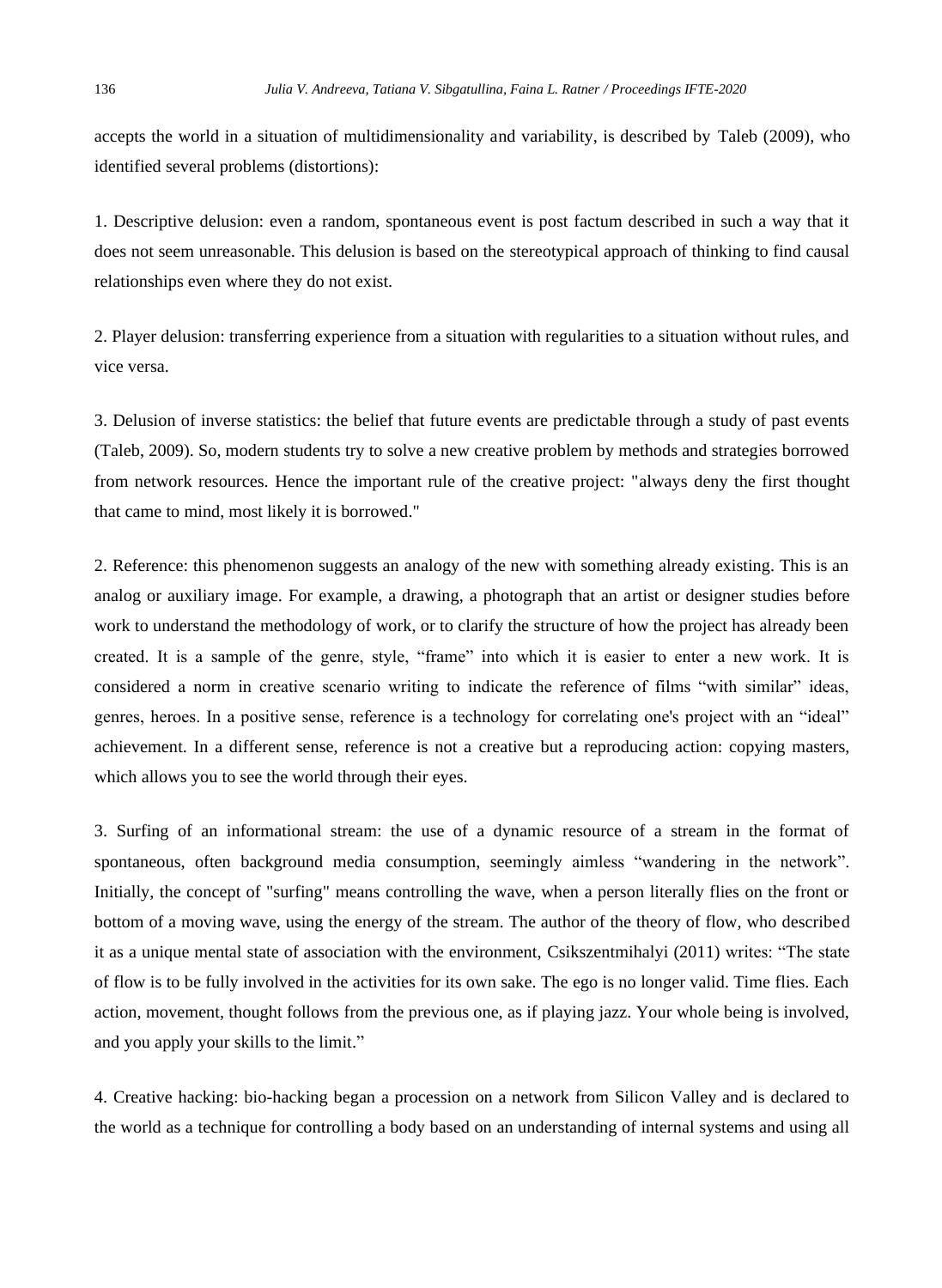new technologies. A lot of reasoning appears on the technologies of "hacking creative achievements", as on the "opening" of unconscious codes and secrets of creativity, for the awareness and search for the most effective strategies of a personality development and self-development of creative abilities.

Thus, analyzing the substantial features and phenomena of the organization of student creative projects in a situation of digital freedom, we can conclude that actions and phenomena of creative activity, which almost always remained in the zone of spontaneity and inspiration, can be subjected to conscious transformation, self-control and self-development. This is perceived as new practical knowledge, however, back in the 90s of the last century, within the activities on the design of the "I-concept" of a creative person selfdevelopment through scholarly traditions of an academician Valentin Andreev, there were published more than two hundred works devoted to the value of self-processes and self-esteem of own resources.

## **Methodology**

The following set of mutually complementary methods was used in the study:

- theoretical research methods: theoretical analysis of philosophical, pedagogical, psychological, sociological literature, modeling, comparison;

- empirical research methods: study of documentation, study of experience, observation, enquiry.

The research facility included three institutes in the structure of the Kazan (Volga region) Federal University: the Institute of Psychology and Education, the Institute of Social and Philosophical Sciences and Mass Communications, and the Institute of International Relations. The choice of these institutes as a research base is due to the fact that they provide training for teachers, psychologists and journalists, and these are representatives of the humanitarian professions, which are characterized by a high level of independence and responsibility, combined with the creative nature of the activity. The representatives of these professions, in our opinion, have the highest need for the formation of competencies that allow them to creatively design their activities in solving professional problems, as well as in setting goals and developing strategies for professional and personal self-development.

Experiment description and procedure.

The experiment was held at the Institute of Psychology and Education, the Higher School of Journalism of the Institute of Social and Philosophical Sciences and Mass Communications and the Institute of International Relations of Kazan (Volga Region) Federal University from 2017 to 2020. The number of students participating in the study was  $380$  people  $-27$  academic groups of students in total. The network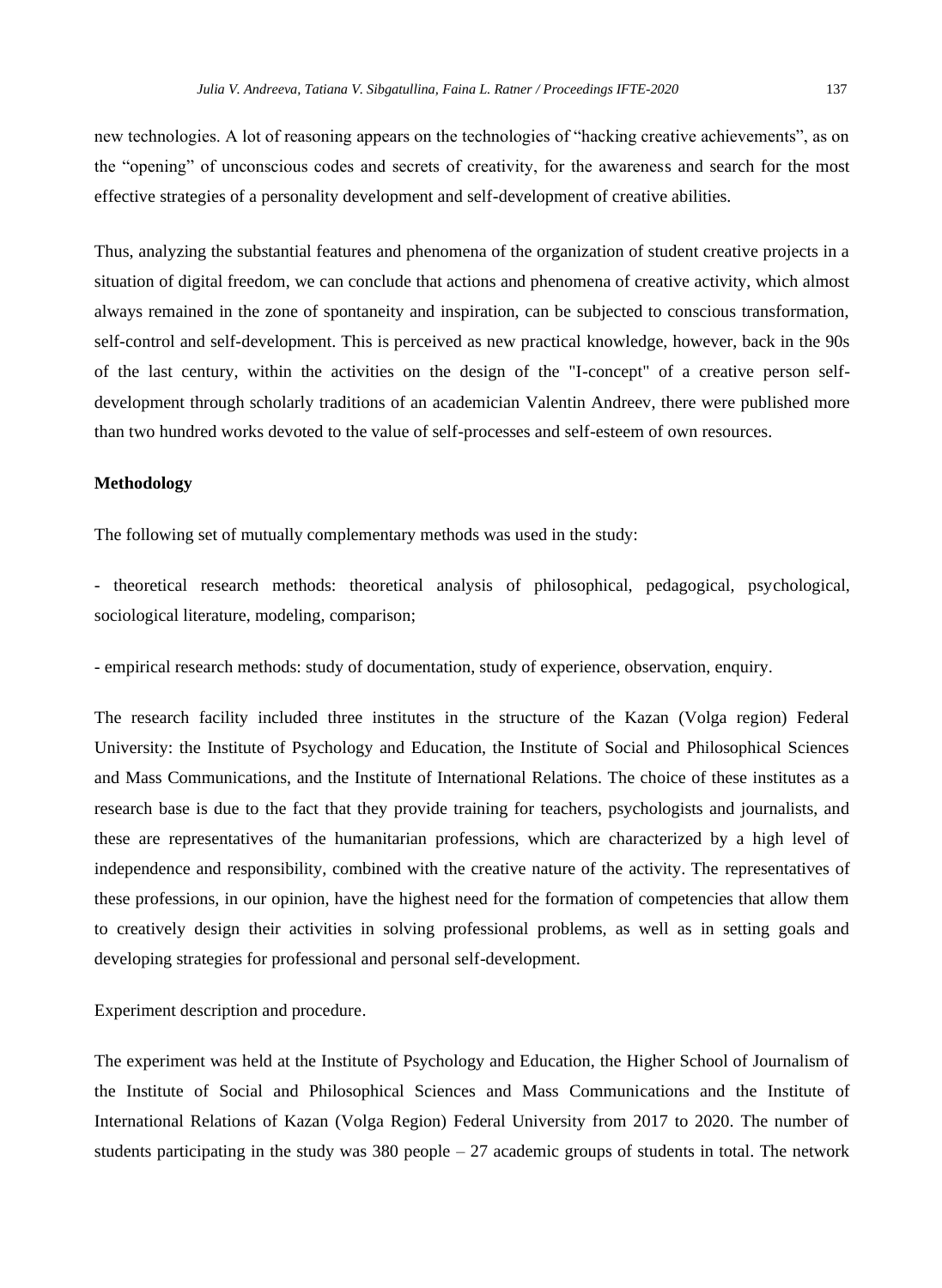project activities of students took place within the framework of the following academic disciplines: "Educational Technologies in Higher Education", "Pedagogical Activities in an Interactive Educational Environment", "Psychology of Leadership", "Introduction to Education", "Journalism investigation on TV", "Media-psychology", "Psychology of virtual reality", "Transmedia storytelling". In the course of work with students - future teachers and journalists, more than 250 creative projects were created.

The experiment was organized in three stages:

- theoretical stage (2017);

- practical stage (2018-2019);

- stage of generalization and processing of results (2020).

At the first stage, the essence of the concept of "digital freedom" was determined as a new condition for project and creative activity of students. The appearance of creative phenomena in a situation of "digital freedom" were theoretically substantiated and characterized. At the same stage, there were developed models for individual (Fig. 1) and group (Fig. 2) project activities of students in the digital environment.



Fig. 1. Model of individual project activities of students in the digital environment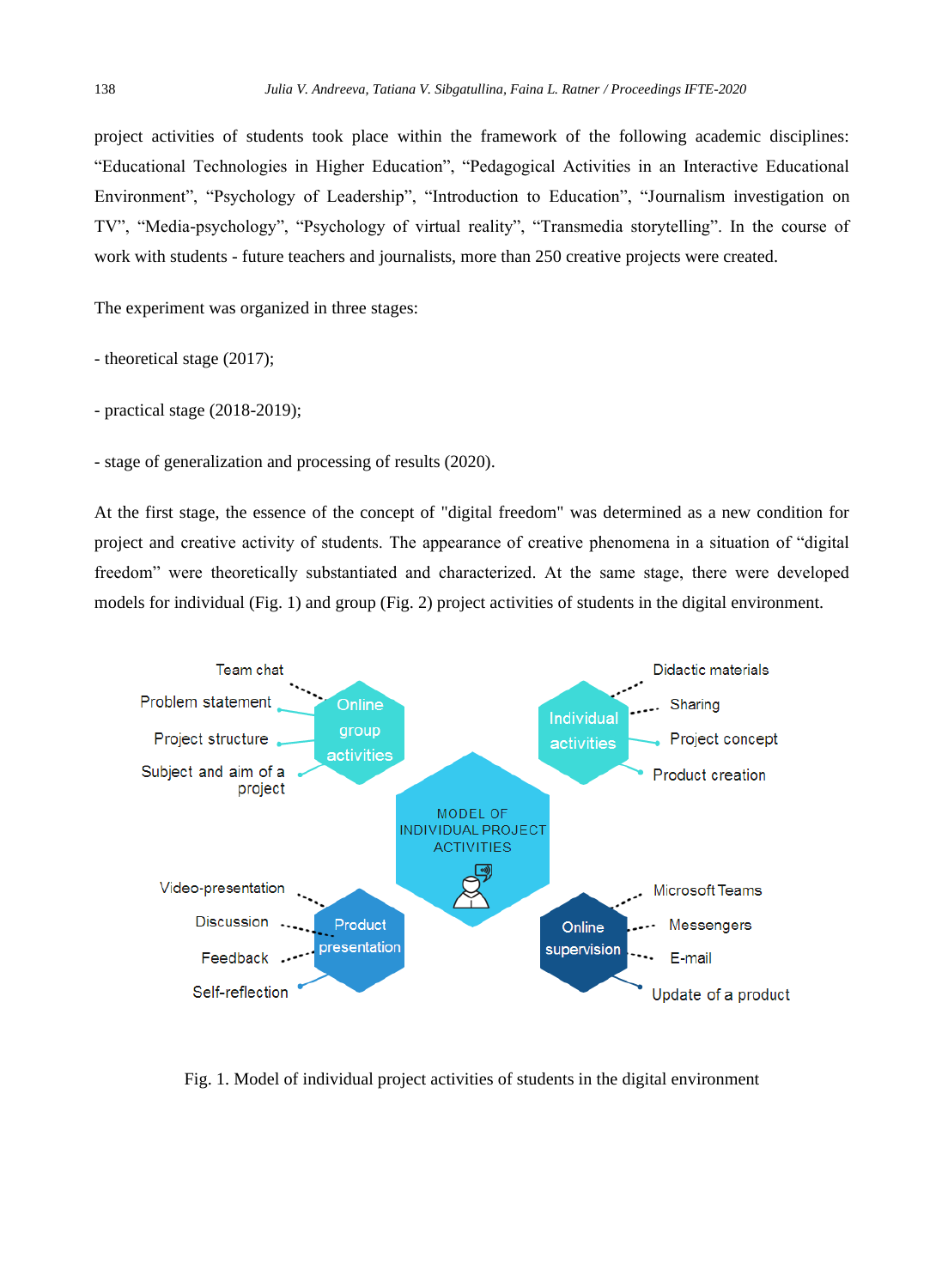These models include an algorithm for creating a network project, which is understood as "a joint educational, cognitive, research, creative or game activity of partner students, organized on the basis of computer telecommunications, having a common problem, goal, agreed methods, ways of working to achieve a common result of activity" (Polat & Bukharkina, 2007).



Fig. 2. Model of group project activities of students in the digital environment

The models developed in the course of the study represent a variant of the organization of project and creative activities of students in the framework of mixed and distance learning, when the interaction of students and a teacher partially or completely occurs in a digital environment, in the conditions of "digital freedom". It should be noted that the implementation of these models was originally planned in the context of blended learning, but, in connection with the COVID-19 pandemic, the educational process in Russian universities was temporarily converted to digital format, which allowed testing the models in the context of distance learning.

At the second stage of the study, models of individual and group project activities of students in the digital educational environment in the conditions of digital freedom were implemented in practice. Students developed educational projects in the course of classes (group on-line projects) and final projects based on the results of mastering the discipline (individual off-line projects). The interaction of project team participants in full-time and blended learning was carried out in a classroom, while distance learning teams interacted on the basis of the electronic Microsoft Teams application.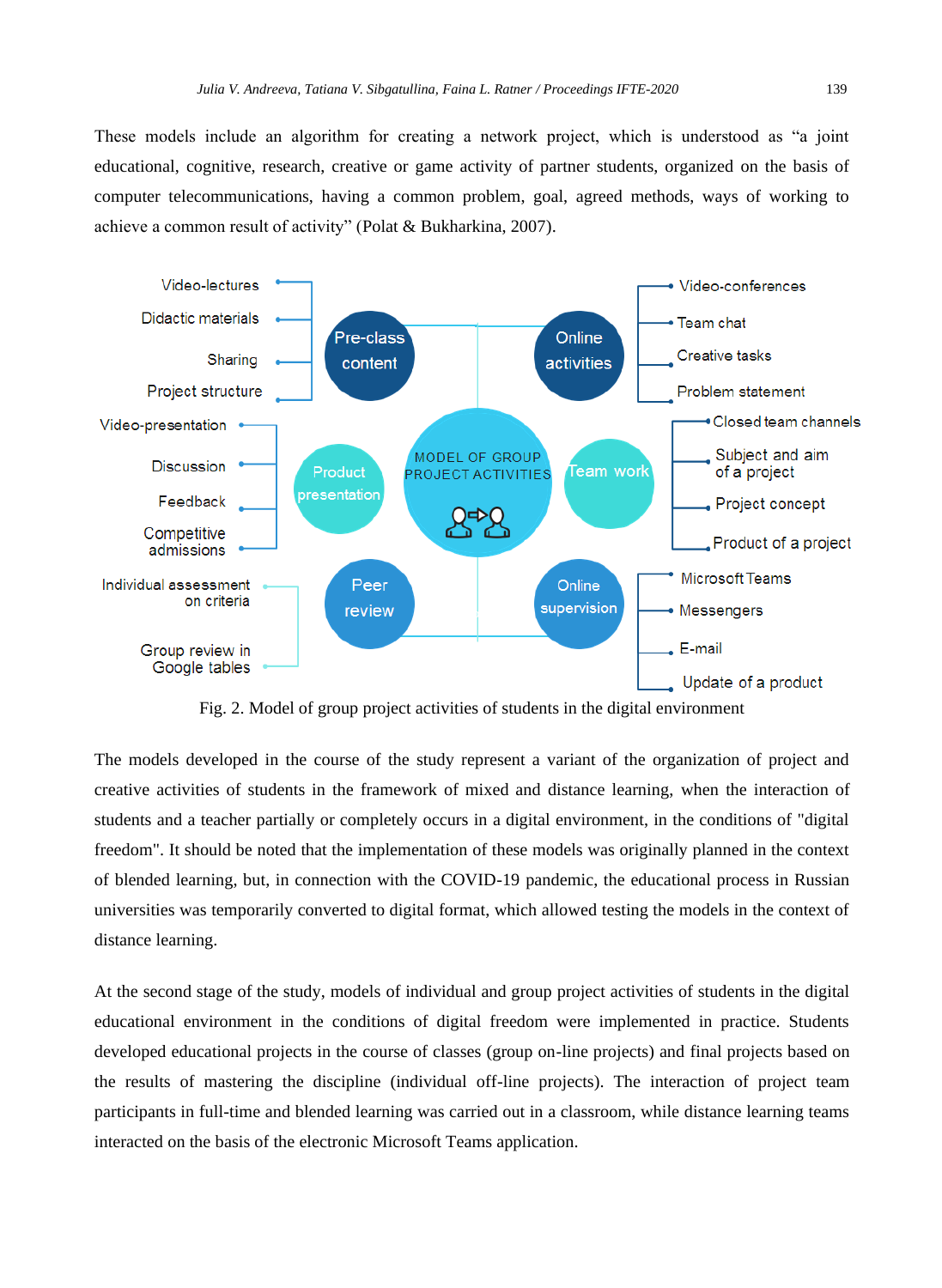The following forms of project products were created as a result of students' network project activities during the implementation of various training courses: educational newspapers and magazines, design of information portals and websites, production of news and problem stories, television talk shows, documentaries in the journalistic investigation genre, concepts of conducting a transmedia information company, television art videos (sketches), videos on psychological (group behavioral) experiments in the field of media psychology, master classes, video lectures, sightseeing routes, scientific articles, script applications, long-reads, etc.

The results of work on projects were evaluated according to criteria developed jointly with students, including: consistency, logic, original critical analysis of the collected facts, the total volume of the material studied, the use of the source, overt observation (or other author's original methods), emotional perception and presentation of the material, enthusiasm for the project, original content, creative approach to the design and presentation of project materials, stylistic and grammatical literacy in the material presentation, composition of the material, original individual or group forms of work and presentation, time (or other) resource for the project, the reliability of the material (credibility opinions) and so on. The fact is that in the era of digital technology, creativity can fade into the background, a student may well present the material collected by "floating around the Internet" and pass it off as an original author's product. That is why, with the participation of project teams, criteria were developed that minimize or completely exclude the compilation option, and activate self-search.

After the implementation of a project and presentation of its results, a start strategy was discussed and defined, which led project team members to the goal.

At the third stage of the study, based on the results of the survey, as well as the use of methods of analysis and pedagogical observation, there was developed a classification of internal spontaneously organized strategies for designing creative activities in a student group in response to the situation of "digital freedom" and using models of group and individual project activities in digital educational environment. At this stage, the substantive characteristics of these strategies were also defined and described.

According to the results of observation, design strategies for students' creative activities can be classified according to two criteria: group architecture and creative activity styles. The analysis of the products of project teams' activities allowed us to identify the following types of strategies for project activities in the context of "digital freedom".

The first way to classify design strategies for students' creative activities is by group architecture classification. On this basis, three types of strategies can be distinguished: an equal group (Peer-to-peer), a hybrid group, and a centralized group.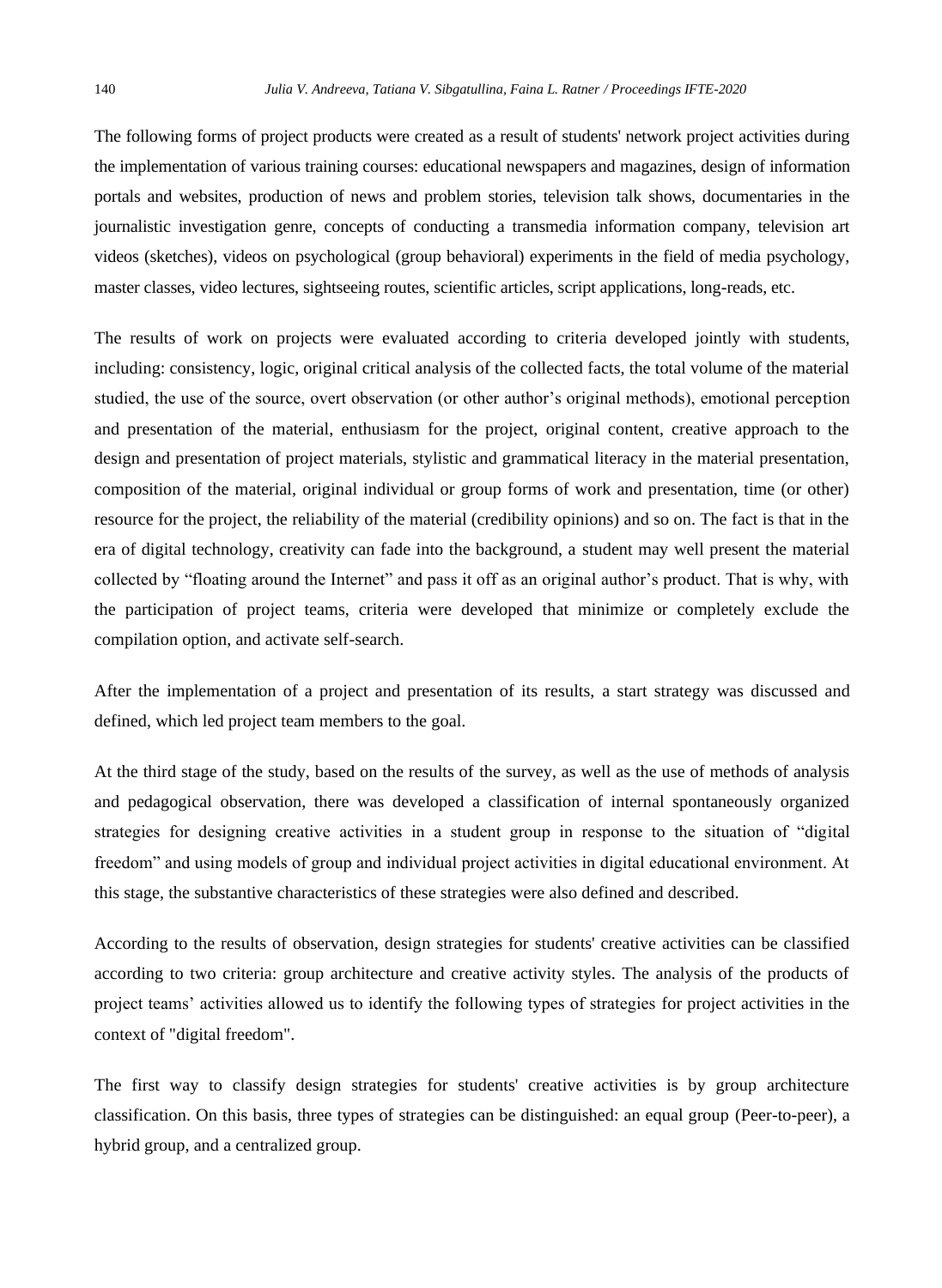*Equal group ("Peer-to-peer").* "Peer-to-peer" (P2P) - in computer science is a single-rank, decentralized, peer-to-peer network based on the equal rights of participants. Often there are no dedicated servers in this network, and each hub (peer) is both a client and a server. For the first time, the phrase "peer-to-peer" was used in 1984 to design the IBM Advanced Peer to Peer Networking (APPN) architecture.

The equal rights of participants, when each of the students in a project group performs successively different roles and acts as a generator of ideas, a performer, an editor, and a producer, implies an equal level of intellectual and creative development of the group members. It is based on the principles of respect, selfgovernment (independence and responsibility). The advantage of such a strategy is the possibility of combining the processes of self-learning and mutual learning, in a sense of team strength and interchangeability of partners, when even in case of an unexpected leave of one of the participants, the "chain", figuratively speaking, continues to keep creative tension, and a group successfully completes the task.

*Hybrid group.* This group work strategy acts similarly to the function of the network, in which there are servers used to coordinate work and search for special super-information. Hybrid groups combine the speed of centralized networks with the reliability of decentralized networks. Such project teams include in their members one expert (professional, master) who is able to teach other participants unique skills. Meanwhile, he does not become the leader of a group, he works on an equal footing, but significantly raises the level of demands and opportunities of a creative group. During the project implementation, it is important that the expert does not take a leading role and remains in the role of an ordinary executor. In such hybrid groups, the rapid development of professional skills is observed. Students have the opportunity to learn valuable practical skills on an equal footing. The incentive for development is a sense of responsibility for the team result and the availability of a sample of high-quality professional activity with an equal load distribution.

*Centralized group.* An analogue of this strategy in the digital world can serve as a multi-peer network, which operates on the basis of the client-server model, where clients address to the central network hub (server). In a project team, there is certainly a leader who manages the activities of a group, stores data and presents the results of work. An advantage is the speed of work; a disadvantage is the unequal efforts of the participants. As a rule, a leader may not be satisfied with the level of preparation of participants, and may entrust the work to more communicative, responsible, intelligent and creative students. As a result, the main burden on working with the project is assumed by the "mighty group" - initiative team members; the rest are in the role of spectators, critics, recipients of feedback. The disadvantage of this group is also the risk of "burnout" of leaders due to the high load and its uneven distribution.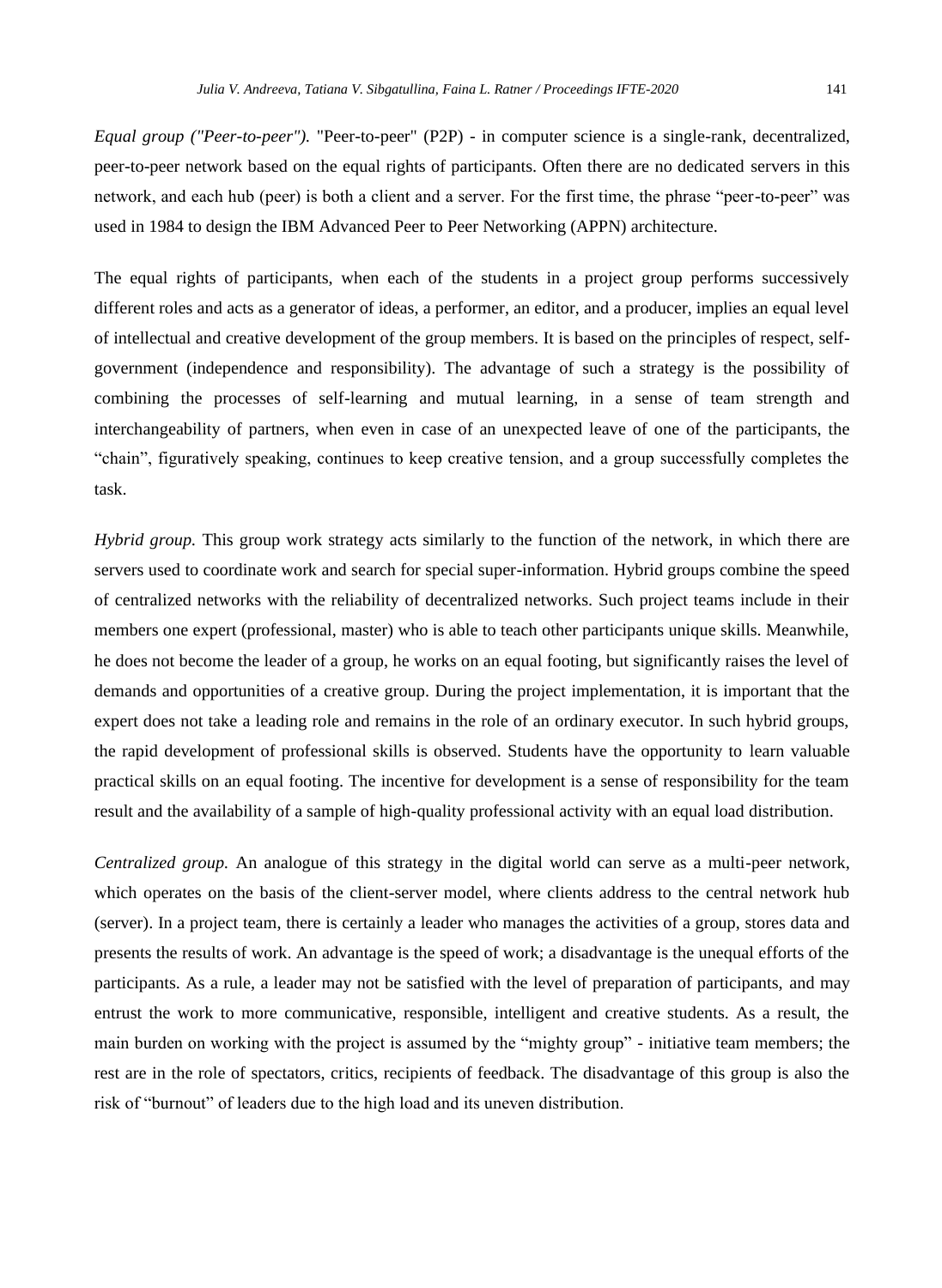In a situation of digital freedom, the creative landscape of group interaction is also organized in a special way. This implies another way to classify student project strategies for creative activities - classification by creative styles. On this basis, one can distinguish such strategies as: individual creativity strategy, group creativity strategy, strategy of intuitive and imaginative creativity, a strategy of hybrid creativity with the use of artificial intelligence.

*Individual creativity strategy.* In such a group, a creative leader (author, editor, director, screenwriter) uses only his creative potential, the remaining members of a group embody his ideas. The basic condition for work is the creative level, the authority of a leader. At the same time, part of the group will be disappointed with the result, because, firstly, the result may not meet individual expectations, and secondly, the creative needs of each of the group members remained unfulfilled. More successful becomes the implementation of a project, where everyone performs an individual creative task. The disadvantage of this strategy is that in such works there is no unity of style and level.

*Group creativity strategy.* The method of generating ideas for a project within the framework of this strategy becomes, as a rule, a "brainstorm". Ideas are discussed and selected according to the criteria of originality and realism. In the situation of the development of pedagogical and social projects, ethical parameters and professional risks can also appear as criteria for selecting ideas. At the same time, each member of a group conducts his own part of work, but then all the results are synchronized, entered into a single template. A positive outcome in the case of successful project implementation is not only the development of professional skills of group members (both pedagogy and journalism are based on collective creativity), but also the improvement of a group psychological climate - group members receive creative skills in professional communication. According to a teacher, such groups work without authoritarian leadership strategies more often. The digital world dictates its own rules of communication, which also apply to learning.

*Strategy of intuitive and imaginative creativity.* In the world of algorithms, analytical technologies and system approaches, in the course of design and development activities there is often a request of students for understanding of the logic and structure of the creative process itself. Thus, drama structures (three-act structure of the ancient theater, the "path of the hero" by Campbell (2003), script structures according by Vogler (2007) are studied in the screenwriting course of study. A comparison of the structures analysis in the films dramatic basis is carried out. However, the study and understanding of these structures by students does not always lead to their application in project activities. In 20 percent of cases, students choose the art house approach, trying to create an atmospheric movie, violating the canons and structures. In drama, the concept of "anti-structure" is even introduced.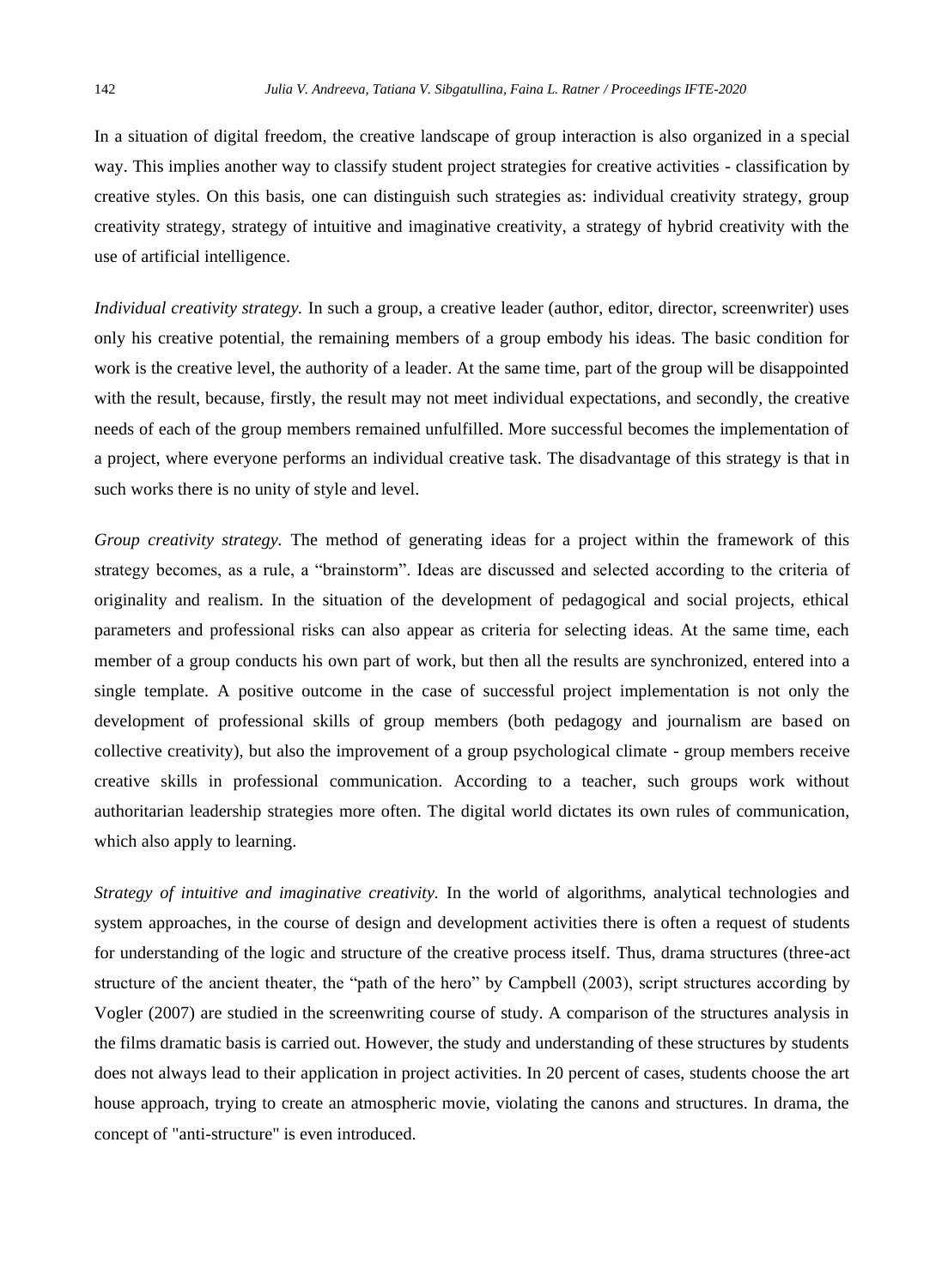*A strategy of hybrid creativity with the use of artificial intelligence.* In response to the situation of open information, when any project can be found on the network and, having slightly adapted to the requirements of the educational process, to pass off as their authorial original content, students are faced with a choice. Sensible pragmatism tells them to go the shortest way to solving the problem, but "I am the creator" requires the realization of potential, the development of creative capabilities, the realization of the team interaction possibilities. In this case, let us recall the provisions of a "game theory" ("Nash equilibrium") about optimal behavioral strategies (Petrosyan et al., 2012). Students, as a rule, choose the best way: they use network resources and at the same time give free rein to creative abilities. Moreover, they inevitably encounter the phenomenon of attitude. In this case the affirmation that you should first create your own approach, and then relate it to what has been done may be important.

# **Results**

According to the survey, 63 percent of students chose group strategies for project activities, 37 percent performed work according to the "individual creativity" scenario. A survey among students showed that 92 percent of them, starting work on a creative project, first automatically make a request on the Internet. This phenomenon can be written off as a behavioral standard, a fixed pattern, a social attitude (see the phenomenon of "digital attitude" described earlier).

#### **Discussions**

The results of the study confirm that design and creative activities, and especially work in the conditions of research projects, represent a wide field for the development of a modern specialist. The most effective was the use of project technology, built on a combination of traditional, already classic, methods (for example, motivation and evaluation) with methods of creative initiation on the Internet. We are talking about using the potential of the global information space (mass media, multimedia, etc.) in project activities, which every year expand their capabilities and sphere of influence. Due to the wide informational "field of activity", students develop communicative and sociocultural competencies, the ability to intercultural communication.

At the same time, a study of the students' contemporary design activities has confirmed the increased development of clip, superficial, associative-shaped, rather than logical and research thinking in students. As a result of the high level of accessibility of information, the level of creative decisions, the novelty of ideas, and the ability to interpret the facts of the author are reduced. Students began to demonstrate an insufficient vocabulary and grammatical levels, as well as low personal erudition. The presence of criteria that emphasize the importance of understanding the underlying problems and cause-effect relationships,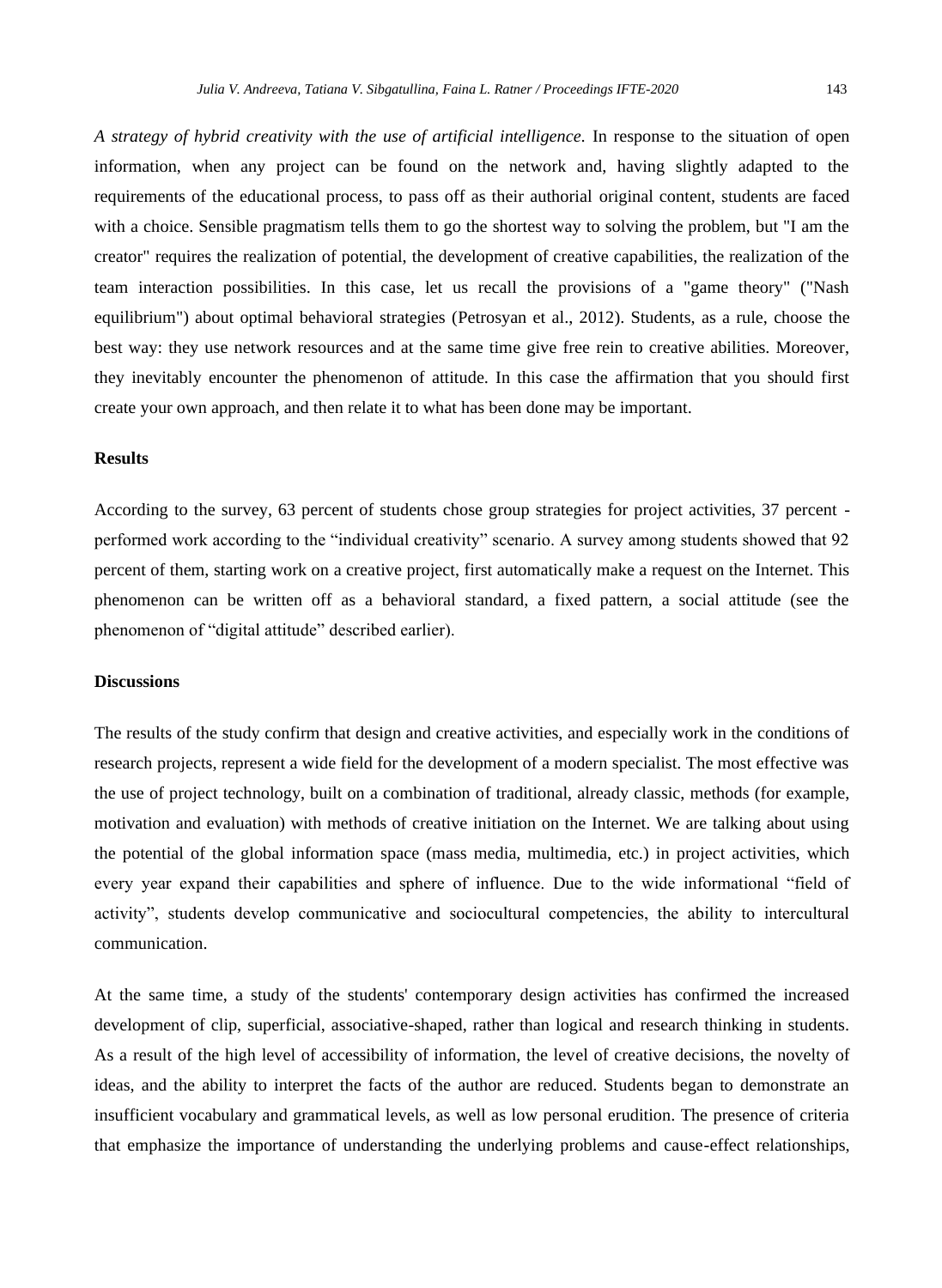emotional personal inclusion in the search, allow students to gain significant experience in the course of project activities for creative self-development in the conditions of "digital freedom". The theoretical materials presented in the article will subsequently form the basis of an empirical study devoted to assessing the impact of group and individual models and various strategies of students' project activities in the digital educational environment on the success of their learning process at the university.

#### **Conclusion**

Personal freedom on the Internet ends where the space of social interaction begins; it means it ends immediately, from the first step. For communicative professional fields, such as pedagogy and journalism, freedom of the network often results in a violation of the freedoms of authorship, freedom of creativity due to scaling of ideas and opinions competition, due to uncertainty of the identity boundaries, and blurring of valuable national and professional boundaries. Today, a journalist from Kazan is becoming a direct competitor to the New York Times journalist, and a teacher from KFU is at the same professional "ring" with a teacher from Yale. The unit of competition is information. Whoever owns more exclusive information is the winner. The freer the digital environment is, the higher the moral responsibility and the less personal freedom users have.

#### **References**

- Andreev, V. I. (2010). *Life as an adventure of creative self-development: an autobiographical novel.* Kazan: Center for Innovative Technologies.
- Andreev, V. I. (2013). *Pedagogy of high school. Innovation and prognostic course: textbook.* Kazan: Center for Innovative Technologies.
- Andreeva, J., & Sibgatullina, T. (2018). Problems of Improving the System of Continuous Teacher Education for Professionals. *European Proceedings of Social and Behavioural Sciences EpSBS, 91*, 775-782.
- Belinskaya, E. P., & Tikhomandritskaya, O. A. (2001). *Social psychology of personality. Textbook for universities.* Moscow: Aspect Press.
- Belyaev, I. A., & Maksimov, A. M. (2011). Freedom of a holistic human being in the socio-personal dimension. *Bulletin of the Orenburg State University, 11*(130), 139-145.